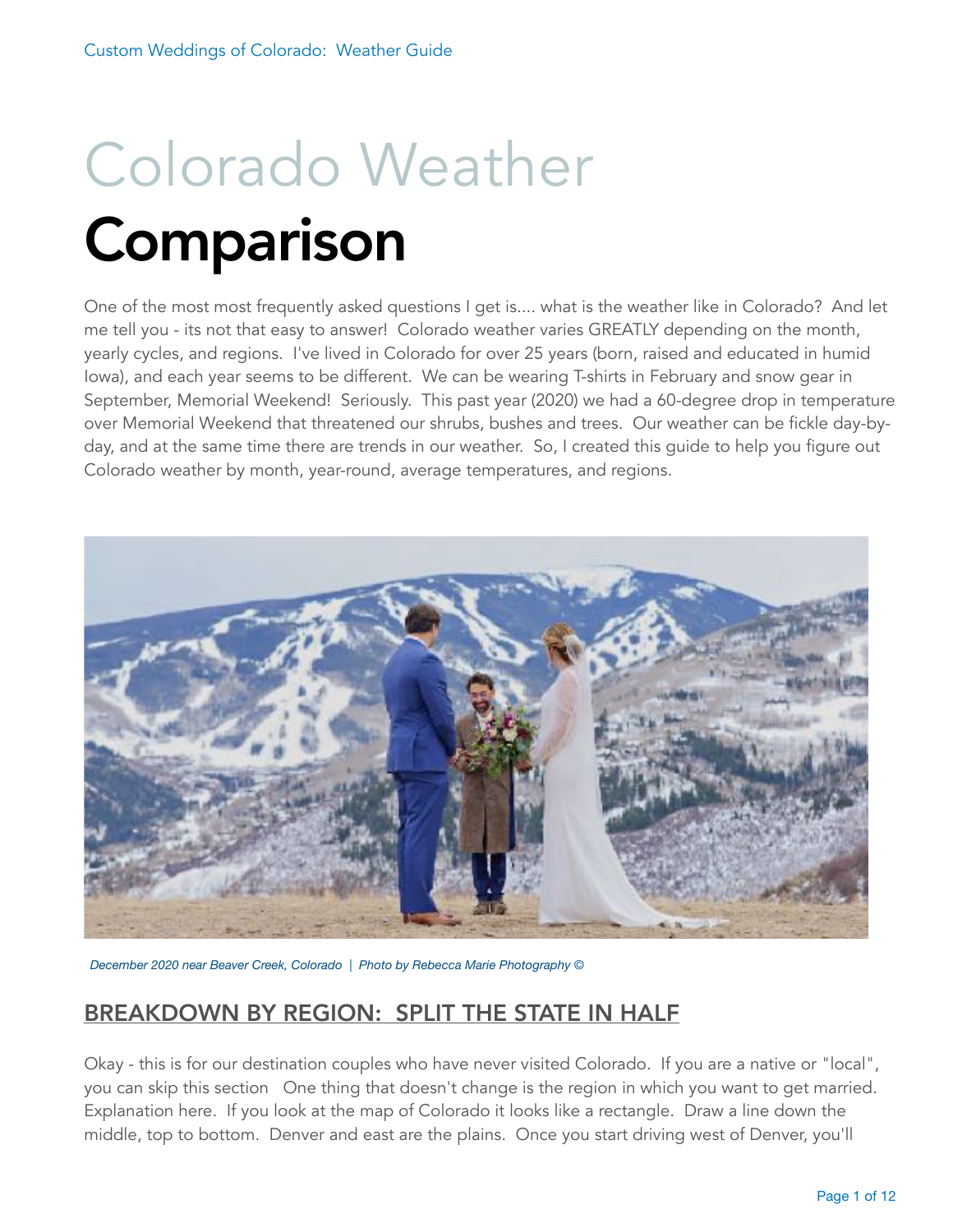approach the foothills and keep climbing to our mountain regions - the Western half of the state. When climbing in elevations, temperatures drop and the climate changes. So, if you want the dramatic mountain destinations, you'll be looking a weather that is different from he wether along the "Front Range".

In following sections, you'll see a chart where I've dived the weather between The Front Range, Denver/ Boulder/Colorado Springs and Fort Collins and the Mountains, areas west of of the middle of the state. Custom Weddings of Colorado (I and our vendors) are mainly based long the "Front Range". However, we mostly service weddings in the Central Mountain regions (west of that vertical line you drew). These will be your destinations like Estes Park, Breckenridge, Vail, Crested Butte, Beaver Creek, Grand Lake, Keystone. Very rarely will we do wedding in the Grand Junction (the "Western" area) and Telluride ("Southwestern" area), so they are not included in the Colorado weather climate guide. Though, expect temperatures to be much warmer around Grand Junction that the rest of the state.

If you've never been to Colorado and plan to fly into Denver International Airport (DIA), please know that DIA is really located on our Eastern Plains - about 40 minutes EAST of Denver. So, no - DIA is actually not very close to downtown Denver. We occasionally get the request to have a scenic mountain ceremony site no more than 1-hour from DIA. Well, that will put you in the Foothills, like Golden, Colorado which is my *favorite* place along the Front Range, but not necessarily the dramatic scenic mouton views the most our couples desire. Please do know though, that Colorado services MANY tourists and we are accustomed to the world traveler. From DIA, if you hop onto Interstate-70 and drive West, in an hour and



*September elopement style ceremony Vail Mountain, Colorado | Photo by Andrea Flanagan Photography ©*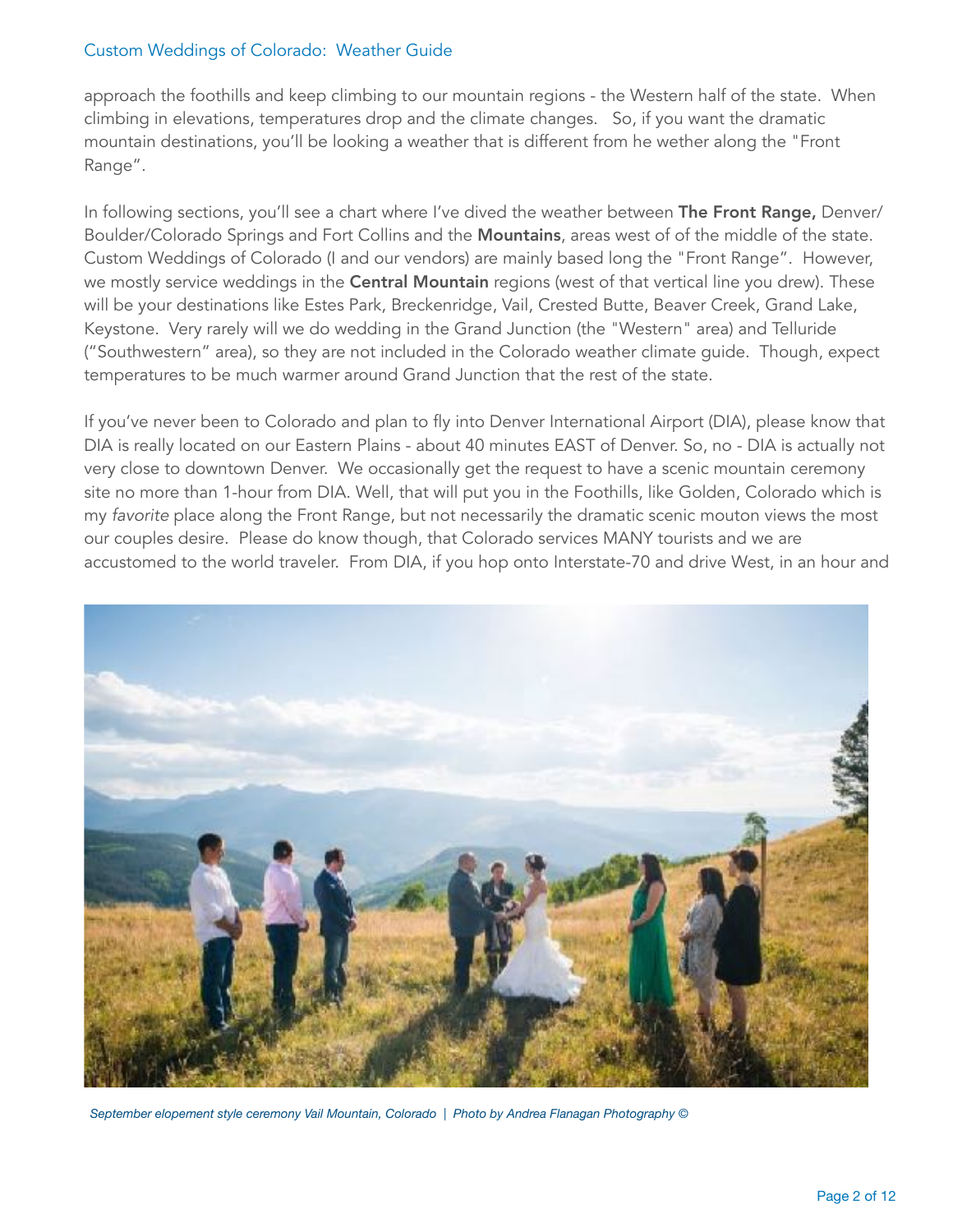half, you'll be deep in the mountains. Another 30 minutes and you'l be in world class ski territory at such resorts like Breckenridge and Vail It seems like a long drive, but it's EASY, and *beautiful*. The drive to Estes Park (Rocky Mountain National Park) is just as gorgeous as you'll travel through famous Boulder, Colorado with refined-natural dining, and shopping - or, skip all that and hike in the Flatirons to stretch the legs before the 45-minute journey to Estes from Boulder.

As an aside, most our couples will host weddings within a 2-hour drive from DIA: Estes Park, Grand Lake, Winter Park, Breckenridge, Keystone, Vail, Beaver Creek, Denver, Boulder, Colorado Springs. These are all destinations within the 2-hour drive time. Destinations like Crested Butte, Steamboat Springs, Buena Vista (my favorite) and Aspen are all a little more of a trek (about 3 to 4 hours give or take).

# THINGS TO KNOW

The Sun. Please keep this in mind, from a girl born/bred in Iowa. The temperatures in Colorado are \*NOT\* like what you may feel in other regions of the country. Iowa blizzards are way more brutal than anything I've experienced in Colorado. We may get the snowfall and describe it using with different identifiers (powder, pow-pow, cement, slush, crust, dump, cardboard, freshies, black ice, crystal, grains, pellets), but it is nothing like icing cold temperatures of a good-old Midwestern blizzard. With low humidity and thinner air which makes the use more powerful, that means you are at risk of UV exposure, year round no matter the temperatures. So, if the sun is even 1/4 way exposed and its 20°, WEAR SUNSCREEN NO MATTER WHAT - trust me on this!

The Humidity. Colorado has a dry temperature. When you take a way the humidity, it feels warmer. And, Colorado experiences over 300 days of sunshine a year, wither they greens of humidity. So, when the sun is out and the skies are blue, the solar energy from the sun can make it FEEL like it is 10º warmer than humid regions. We often plan weddings during the smack-dab coldest months of the year, and if the sun it out - it *feels* warm. That isn't to say, it can get down-right cold. But, luckily, those days are few are far between. To prepare for those bitter cold days, we bring feet/hand warmers, and furs for the women - we know how to keep warm!

The Elevation. Since most of our clients are traveling from out-of-state, we often get inquiries for the spring, which are ideal temperature months in Southern state before the summer heat envelopes our Southern states. Though we can have gorgeous spring days along the Front Range, the Mountains are just coming off (or are still \*in\*) ski season. The elevation makes a HUGE difference in what you'll experience.

April and May can be "mud season". The ski resorts are just closing after the first week of April. And, if we happen to have heavy snowfall that season, they'll stay open as long as they can. Arapahoe Basin Ski Area often stays open the longest, into May and even June. Yes, you'll ski in pants and no shirt (remember my sunscreen comment - wear it!), but the point being - you won't be hiking in dry trails. Bring your fleece, waterproof boots and gators if you plan to do any hiking. Don't let that dissuade you - April and May are the BEST months to find deals on lodging. You might find that since it is off-season, restaurants may close for a month, but there are plenty, especially in our resort communities, that will remain open.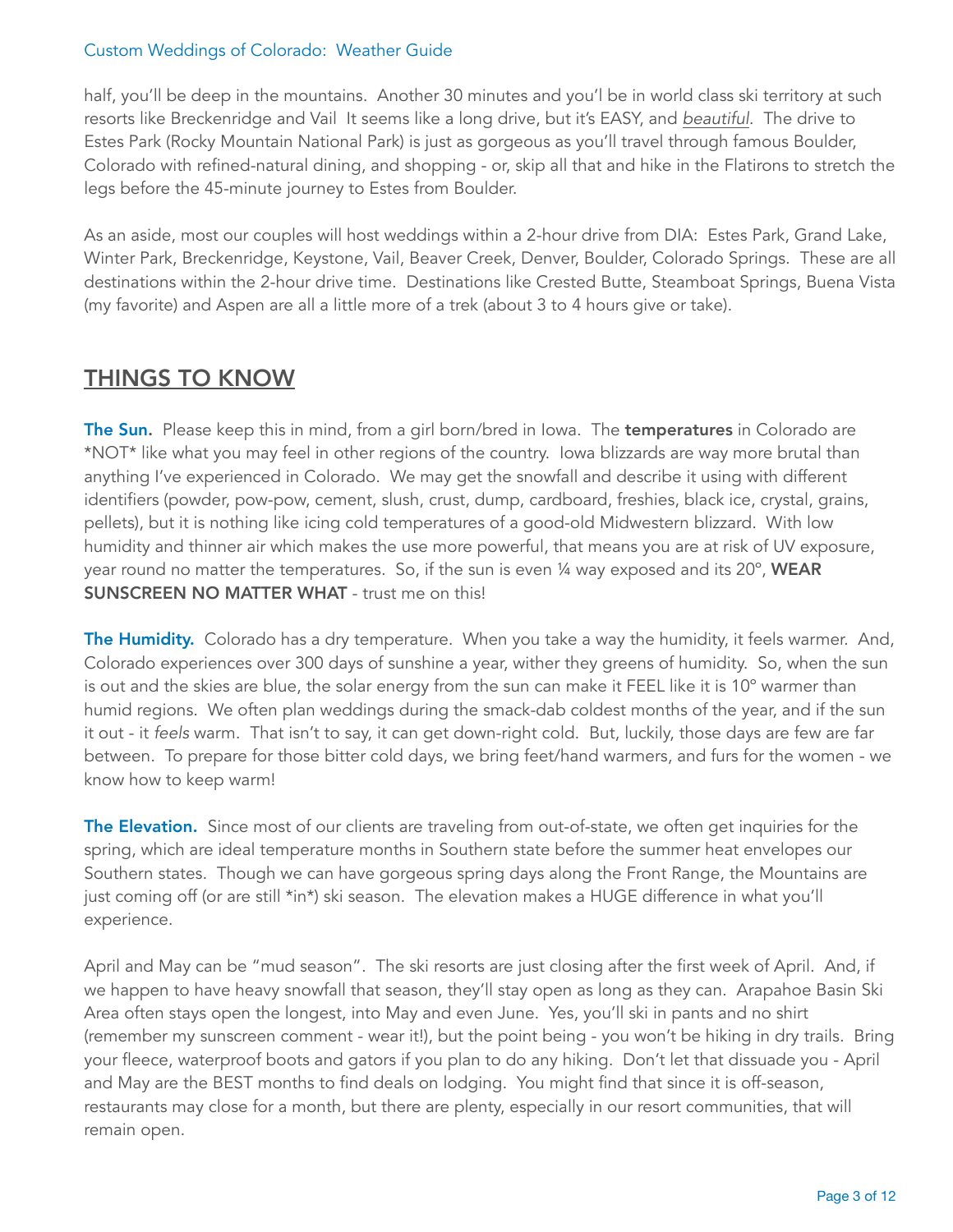Accessibility. Though we have scouted many sites, there are some that won't be accessible until the snow melts. This is because not all our roads in Colorado are maintained. So, in an average season when we receive and average of 17 FEET of snow in the mountain areas every season, it has to melt off in April, May and even in to June. However, there are many sites along the Front Range that don't receive the snow fall amounts that the mountains experience, and they also have great views or unique landscapes (i.e. Garden of the Gods). There are some mountain passes and roads that will also be closed in the winter, like Trail Ridge Road, Independence Pass, and Guanella Pass. If you want that rogue mountain spot that is only accessibly by and unmaintained road, it is best to hold off wedding plans until late June, but make sure you do it by mid-September.

Clothing. No matter the season, always plan for layers. We have ever changing temperature shifts that can feel extreme, even in a 10-hour period. If the sun is shining, you'll get hot. But, once you hit the shade, you'll need to done a long sleeve - and yes, this is even in summertime. The days can be bright, but once the sun goes down, it can be chilly. So, always plan layers: base layer, long sleeve and a jacket/ coat. Shorts are fine, but you'll want the jeans or leggings at night sitting by the campfire. Vests are highly popular too for that in-between stage. Warm socks, glove and a hat can make all the difference.

## WHAT IS THE BEST MONTH IN COLORADO TO GET MARRIED?

I often get asked that question. And, it's an easy, simple answer. July. Okay, that is my *opinion*, but here is why I think that. First, it's my birth month. But seriously, the days are warm, it is peak wildflower season, the trails are accessible (hiking, mountain biking), and it is likely *before* wildfire season (usually August) hits. Of course, we've had years in which the snowfall was so deep the ski season prior we were STILL



*July 2020 near Rocky Mountain National Park, Colorado | Photo by Andrea Flanagan Photography ©*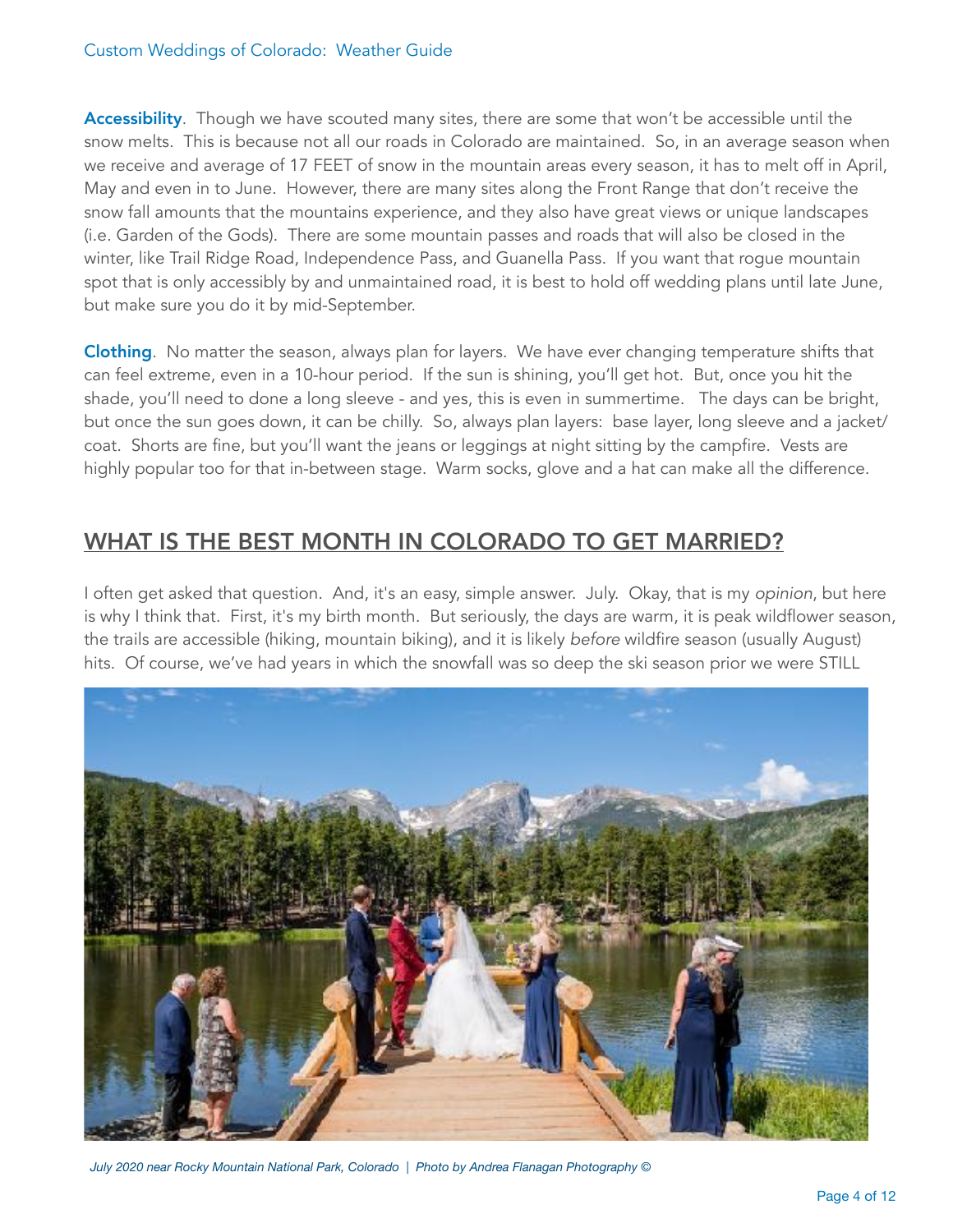melting and the trails were snow-packed, and we've had dry seasons in which wildfires were at their peak in June. And, we've had many seasons with NO wildfires - so don't let that worry you either.

Yes, you'll have people tell you about our afternoon thunderstorms. Here's what happens: they roll in quickly, and they roll out quickly. They are SCATTERED. Literally, we've done weddings in Summit County where there was a thunderstorm in Breckenridge, and the sun was shining 9 miles away in Frisco. It is something to prepare for, but also know that a 15-minute delay should't consume your worry. It can happen anytime between 1pm and 7pm. Its not worth the strategizing, over-analyzing, over-thinking flexibility and trust will win out on this situation. So, honestly, pick a date, pick a time and trust. July is my choice for best month to get married in Colorado.

# WHAT IS THE MOST POPULAR MONTH IN COLORADO FOR WEDDINGS?

That is an easy answer - September. This is when the threat of those pesky thunderstorms *usually* dissipate, the days are warm, and the nights are cool. The aspen trees start changing into their brilliant yellow (yes, unlike the East Coast with their mix of colors, ours is just yellow) at higher elevations the 2nd to 3rd week of September and the lower elevations the end of September. The mountain biking and hiking is still full-on accessible. I've literally been on a trails in an aspen groves and it felt like the world was glowing amongst the golden aspens. But here's another the secret - the first weeks of October are also golden! At higher elevations the aspens will still be ½ on their trees, at lower elevations mostly still hanging on. And, the lodging rates tend to drop slightly from their September peak.

# WHEN CAN WE FIND DEALS IN COLORADO?

As you may have gathered, there are peak season and off-seasons in Colorado. This is mainly referring to our RESORT (mountain) communities. Areas along the Front Range are busy year-round due to their commerce. Though in mountain communities, for lodging, you'll find deals in late April and May ("mud" season), and then again in late October and early November (pre-ski-season). Our peak, highest season in the resort communities will be over the holidays - Christmas/Winter break, MLK weekend, Presidents weekend and March. But again, this does't necessarily ring true to Denver/Boulder and the Front Range. So, if you are looking for the "sweet spot" in which you'll find a chance of amiable weather, great lodging deals, I would look at:

- Fall/Winter: the week prior to Thanksgiving, or the first couple weeks of December
- Spring/Summer: the first week of April (if you still want skiing), or or the first week of June

If you plan to travel during the holidays, spring break or the summertime from June to September, lodging rates will be at their highest. Expect to encounter minimum night stay requirements, especially if you are traveling to resort communities and/or plan to stay in a vacation home.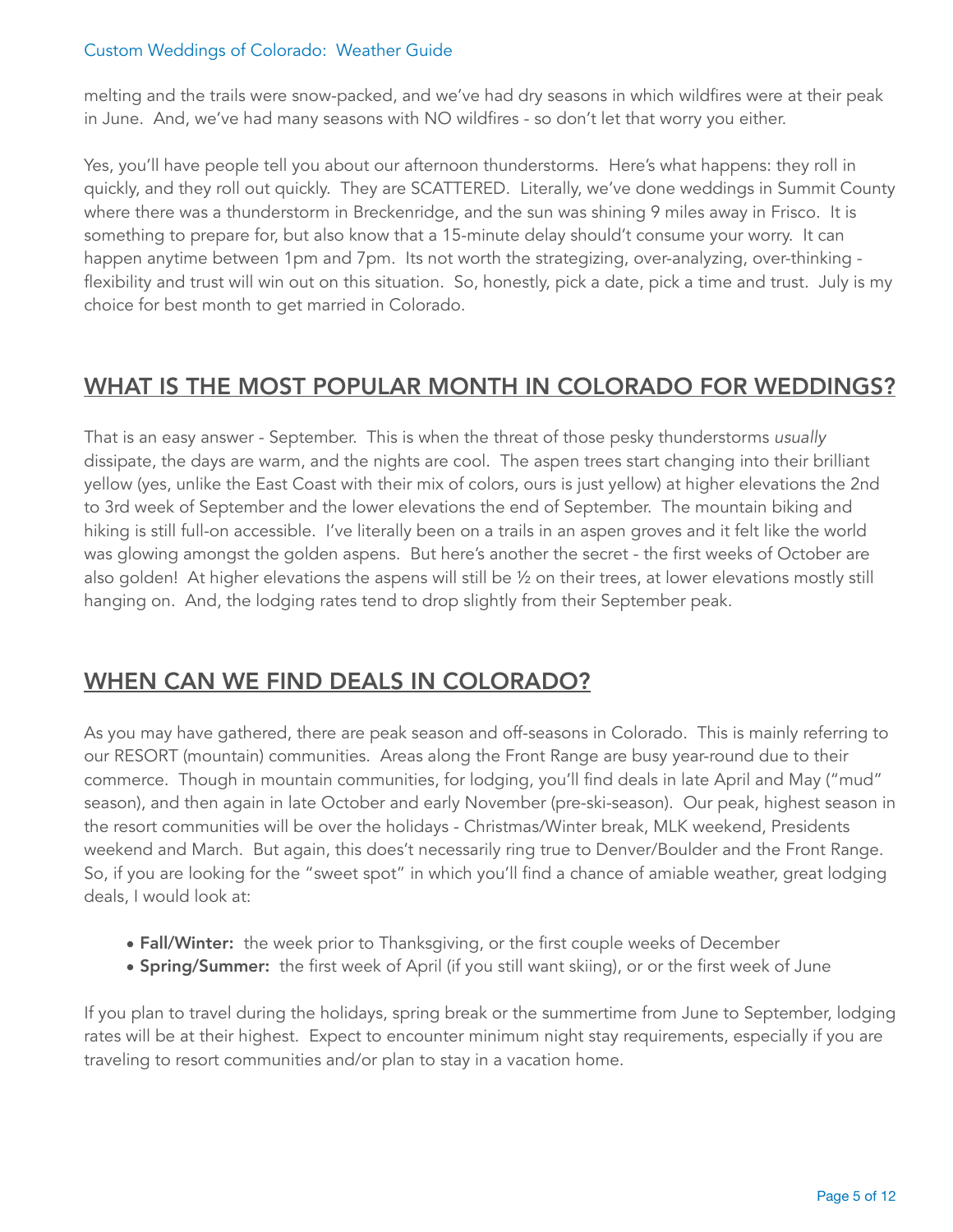| <b>Month</b>   | <b>Front Range: Denver, Boulder,</b><br><b>Colorado Springs, Fort Collins</b>                                                                                                                                                                                                                                                                                                                                                                                                                               | <b>Mountain Regions: Estes Park,</b><br>Winter Park, Grand Lake, Breckenridge,<br>Keystone, Vail. Beaver Creek, Crested Butte,<br><b>Steamboat Springs, Aspen</b>                                                                                                                                                                                                                                                          |
|----------------|-------------------------------------------------------------------------------------------------------------------------------------------------------------------------------------------------------------------------------------------------------------------------------------------------------------------------------------------------------------------------------------------------------------------------------------------------------------------------------------------------------------|----------------------------------------------------------------------------------------------------------------------------------------------------------------------------------------------------------------------------------------------------------------------------------------------------------------------------------------------------------------------------------------------------------------------------|
| <b>January</b> | The sunlight is short at the beginning of the<br>month and gradually increases by a 1/2 hour<br>towards the end of the months. The Front<br>Range is usually dry and doens't get the amount<br>of snowfall that the mountains receive. But,<br>there can be the frequent light snowfall. And, if<br>the sun stays under, the ice can stick around in<br>the shady areas. But likely, the sun will come<br>out and melt everything. So, yes, we are still<br>hiking the Front Range trails, even in January. | January tends to be the coldest month and if the<br>snow hasn't fallen, it canin FEET! Snowfalls<br>can average 40" during the month. We like a<br>good old DUMP in January to create those ski<br>bases. Grand Lake and Estes Park experience<br>less skier visits because the closest downhill ski<br>areas are around a 40-minute (give or take)<br>drive. So, you can find some lodging deals in<br>those communities. |
|                | • Average Temps: 17-45°<br>• Pros: Can be off-season along the Front<br>Range - plenty of lodging availability<br>• Cons: Short daylight hours. It is also booking<br>season in the industry, so many vendors will<br>be running tight schedules.<br>• Activities: hiking, biking, sledding (if there is<br>snow), outdoor ice skating rings.                                                                                                                                                               | • Average Temps: $-8^\circ$ to 22 $^\circ$<br>• Pros: better lodging rates than over the<br>holidays or spring break (March)<br>• Cons: the MLK weekend can have peak<br>rates.<br>• Activities: downhill skiing and snowboarding,<br>x-country skiing, ice fishing, snowmobiling,<br>snowshoeing, tubing, ice skating rinks.                                                                                              |
|                |                                                                                                                                                                                                                                                                                                                                                                                                                                                                                                             |                                                                                                                                                                                                                                                                                                                                                                                                                            |

*January micro wedding inn Beaver Creek, Colorado | Photo by Andrea Flanagan Photography ©*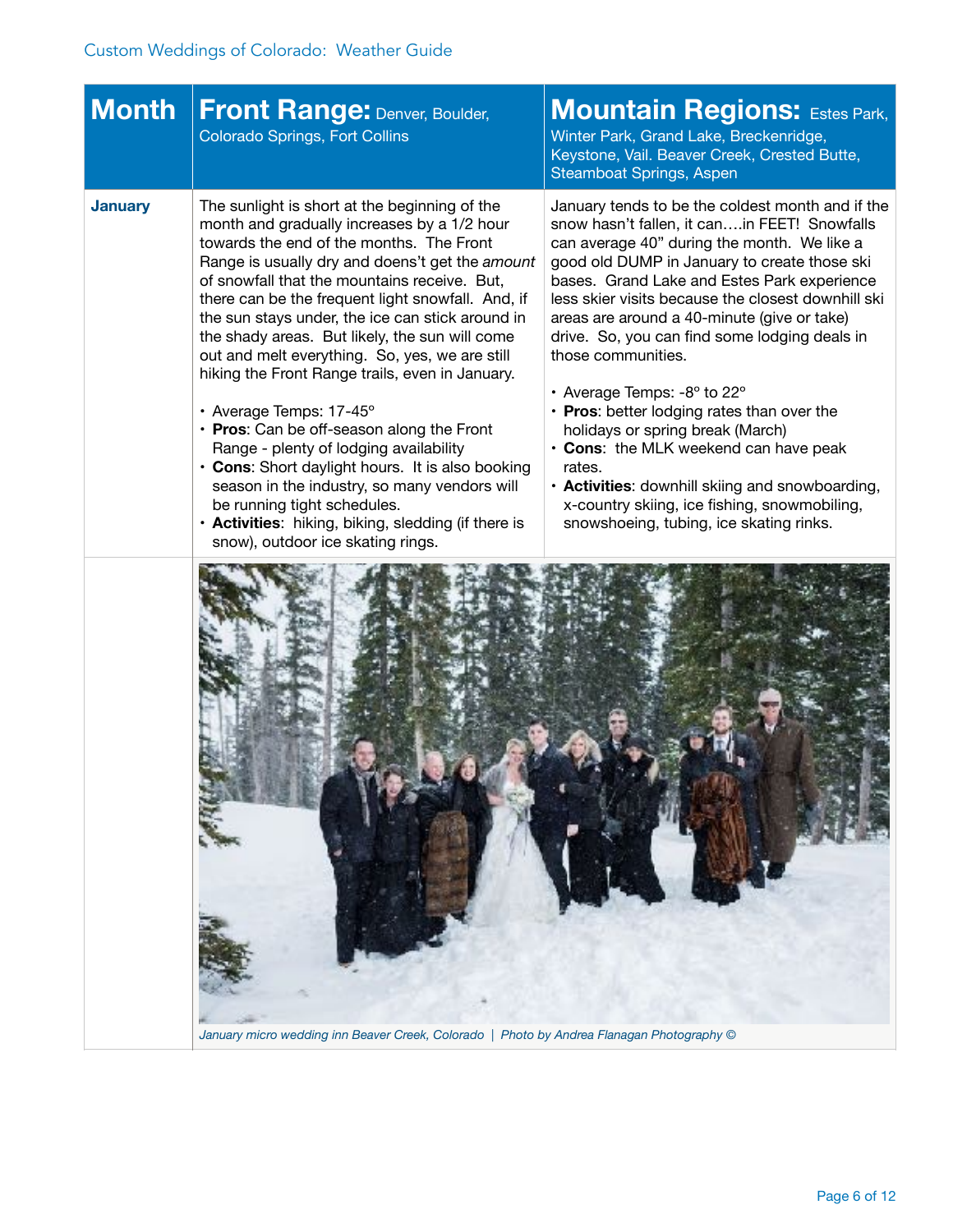| <b>Month</b>    | <b>Front Range: Denver, Boulder,</b><br><b>Colorado Springs, Fort Collins</b>                                                                                                                                                                                                                                                                                                                                                                                                                                                                                                                                         | <b>Mountain Regions: Estes Park,</b><br>Winter Park, Grand Lake, Breckenridge,<br>Keystone, Vail. Beaver Creek, Crested Butte,<br>Steamboat Springs, Aspen                                                                                                                                                                                                                                                                                                                                                                                                                                                                                                                                            |
|-----------------|-----------------------------------------------------------------------------------------------------------------------------------------------------------------------------------------------------------------------------------------------------------------------------------------------------------------------------------------------------------------------------------------------------------------------------------------------------------------------------------------------------------------------------------------------------------------------------------------------------------------------|-------------------------------------------------------------------------------------------------------------------------------------------------------------------------------------------------------------------------------------------------------------------------------------------------------------------------------------------------------------------------------------------------------------------------------------------------------------------------------------------------------------------------------------------------------------------------------------------------------------------------------------------------------------------------------------------------------|
| <b>February</b> | February is a lot like January. Though, towards<br>the end of the month when the daylight hours<br>start to get longer, it can feel warmer.<br>• Average Temps: 18-50°<br>• Pros: it is generally low tourism, so lodging<br>deals can be found (avoid Valentines when it is<br>buy)<br>• Cons: The landscape can see brown, though<br>you can brighten it up with flowers. It can be<br>unpredictable, so prepare for bright sunlight or<br>a snow storm.<br>• Activities: hiking, biking, sledding (if there is<br>snow), outdoor ice skating rings.                                                                | The mountain ares will continue to receive snow<br>falls and it can be cold, especially at night.<br>• Average Temps: 11-31°<br>• Pros: Great skiing conditions! Pretty white<br>landscapes.<br>• Cons: Presidents weekend is heavily visited in<br>ski resort communities<br>• Activities: downhill skiing and snowboarding,<br>x-country skiing, ice fishing, snowmobiling,<br>snowshoeing, tubing, ice skating rinks.                                                                                                                                                                                                                                                                              |
| <b>March</b>    | With daylight hours increasing, March can<br>progressively start to warm by the end of the<br>month. The end of March can brings hints of<br>spring with trees starting to bud, but evening<br>freezing temperatures will hold many of them<br>until April.<br>• Average Temps: 30-60°<br>• Pros: warmer days, more daylight hours<br>• Cons: there's always a chance for a freak<br>winter storm (usually we get warning though).<br>The landscape can still look a little dull before<br>spring truly comes.<br>• Activities: hiking, biking And the start of<br>hanging out on patios in the warmer<br>afternoons. | Spring break! This is peak ski season (besides<br>the holidays) when lots of travelers are visiting.<br>If skiing on a sunny day, you may want to take<br>that jacket off! However, we've had some of the<br>HEAVIEST (wet) snow storms in March.<br>• Average Temps: 17-38°<br>• Pros: Warmer skiing, warm days<br>• Cons: Spring break, higher visits (busy)<br>• Activities: downhill skiing and snowboarding,<br>x-country skiing, ice fishing, snowmobiling,<br>snowshoeing, tubing, ice skating rinks.                                                                                                                                                                                          |
| <b>April</b>    | Though there are warmer temperatures, is it<br>common that snow will make its appearance<br>and grace our tulips with white "cement".<br>Though, it doesn't last long and by the next day<br>its melted!<br>• Average Temps: 31-60°<br>• Pros: temperatures continue to warm and<br>tourism is still relatively low. Most hiking trails<br>at lower elevations will be accessible.<br>• Cons: evenings can still be chilly. There is<br>always risk for moisture, including snow (but<br>that usually melts quickly)<br>• Activities: walking tours and museums, spas,<br>shoppings, hiking and biking,               | The ski resorts typically close after the first week<br>of April. If you are wanting to ski on a bargain,<br>that is the week! If we happen to have a heavy<br>snowfall that season, the resorts may decide to<br>remain open longer. By the end of the month,<br>some of the more exposed trails start to dry out.<br>But, don't anticipate going on a huge hike just<br>yet.<br>• Average Temps: 22-43°<br>• Pros: off-season rates for lodging<br>• Cons: most trails, especially those at high<br>elevations will not be read for hiking. By mid-<br>month, some restaurants may start to close for<br>a month.<br>· Activities: shopping, spas, hot springs,<br>Sasquatch festival in Estes Park |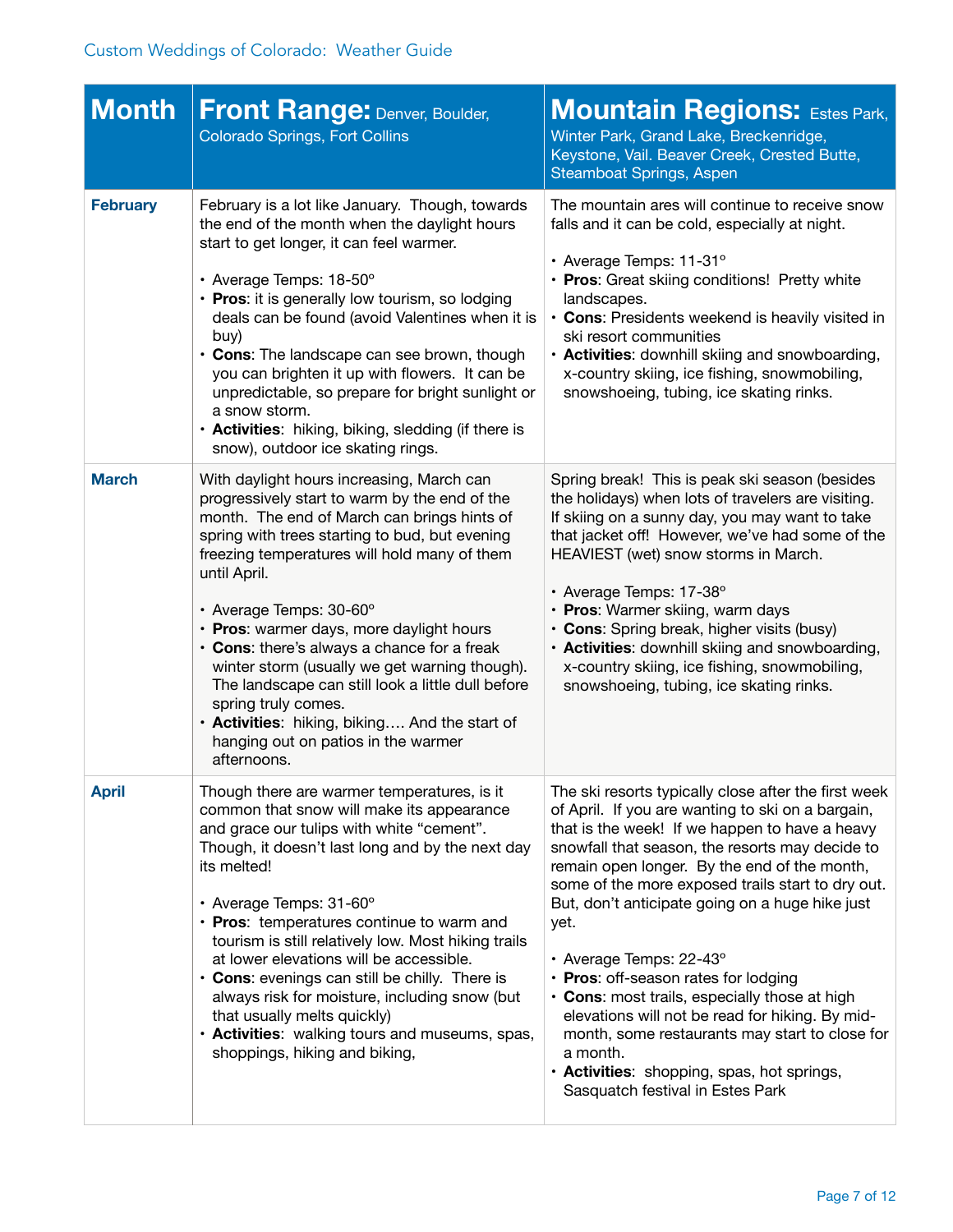| <b>Month</b> | Front Range: Denver, Boulder,<br><b>Colorado Springs, Fort Collins</b>                                                                                                                                                                                                                                                                                                                                                                                                                                                                                                                             | <b>Mountain Regions: Estes Park,</b><br>Winter Park, Grand Lake, Breckenridge,<br>Keystone, Vail. Beaver Creek, Crested Butte,<br>Steamboat Springs, Aspen                                                                                                                                                                                                                                                                                                                                                                                                                                                                             |
|--------------|----------------------------------------------------------------------------------------------------------------------------------------------------------------------------------------------------------------------------------------------------------------------------------------------------------------------------------------------------------------------------------------------------------------------------------------------------------------------------------------------------------------------------------------------------------------------------------------------------|----------------------------------------------------------------------------------------------------------------------------------------------------------------------------------------------------------------------------------------------------------------------------------------------------------------------------------------------------------------------------------------------------------------------------------------------------------------------------------------------------------------------------------------------------------------------------------------------------------------------------------------|
|              | April wedding in Summit County, Colorado   Photo by Jeanine Thurston Photography ©                                                                                                                                                                                                                                                                                                                                                                                                                                                                                                                 |                                                                                                                                                                                                                                                                                                                                                                                                                                                                                                                                                                                                                                        |
| <b>May</b>   | There will be some rain in May resulting in the<br>"greening" of the Front Range. The landscapes<br>start to transition from wintery brown to green<br>as the ground soaks up moisture (what limited<br>amounts there are).<br>• Average Temps: 41-75°<br>• Pros: It feels like spring! Flowers are<br>emerging and the landscape turns green.<br>Farmers markets start to open.<br>• Cons: There are many graduations and<br>festivals. Make sure to check even calendars<br>as loading and roadways can become busy.<br>• Activities: hiking, biking, botanic gardens, the<br>Bolder-Boulder 10K | May is "mud season" in the mountains. It will<br>still be cool, and the snow will be melting.<br>Some trails at lower-high elevations will be<br>accessible, while high elevation (anything above<br>9,000) will likely still be snow-packed.<br>• Average Temps: 29-51°<br>• Pros: Memorial Weekend starts to transition<br>out of off-season into early-summer season.<br>Great lodging rates.<br>• Cons: though the sun can warm the days, the<br>nights will still be chilly. Some restaurants may<br>be closed.<br>• Activities: limited hiking at elevations lower<br>than 8,000 feet, at the end of May white water<br>rafting. |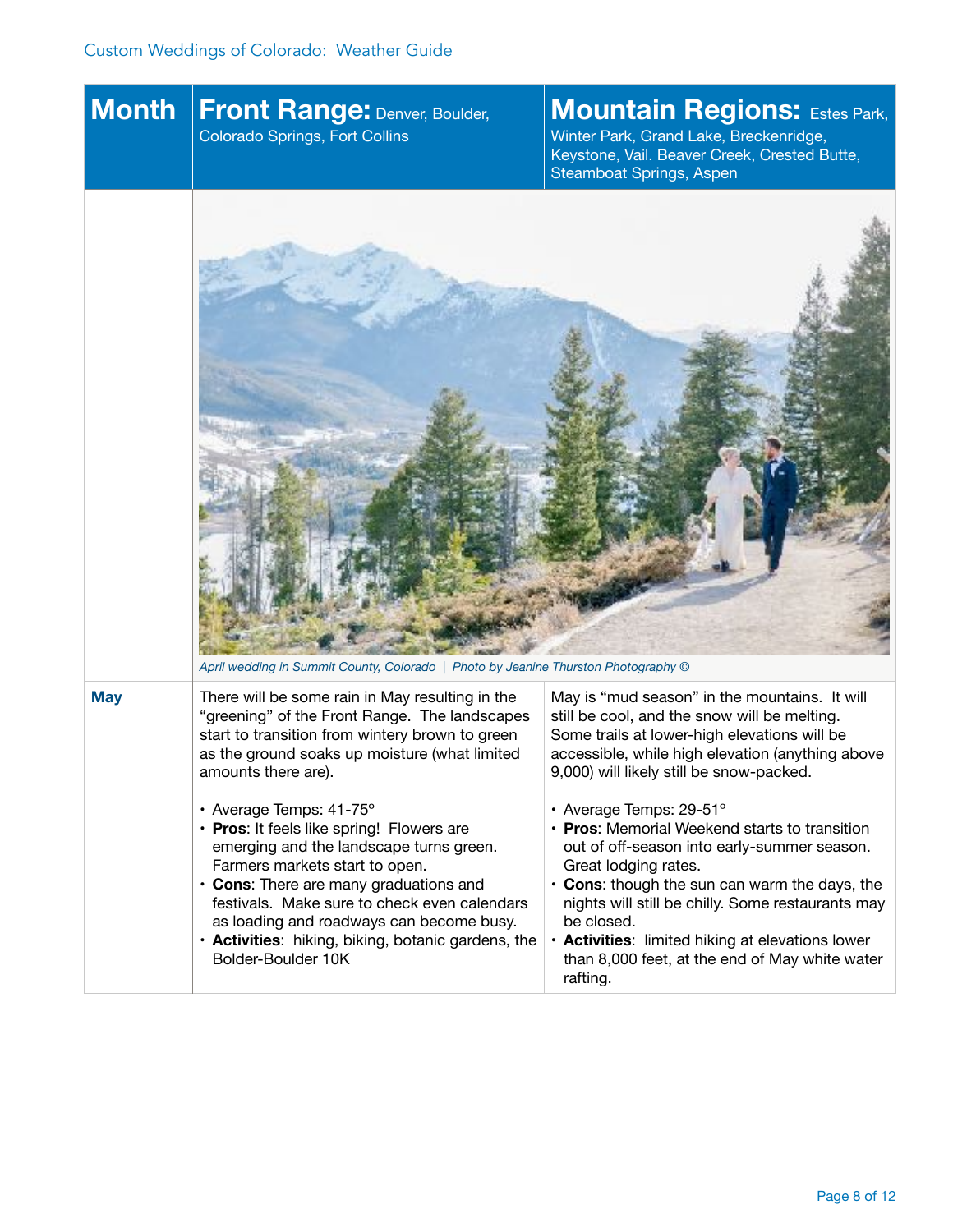| <b>Month</b>  | <b>Front Range: Denver, Boulder,</b><br><b>Colorado Springs, Fort Collins</b>                                                                                                                                                                                                                                                                                                                                                                                                                                                                                                   | <b>Mountain Regions: Estes Park,</b><br>Winter Park, Grand Lake, Breckenridge,<br>Keystone, Vail. Beaver Creek, Crested Butte,<br><b>Steamboat Springs, Aspen</b>                                                                                                                                                                                                                                                                                                                                                                                                                                                                                                                                                                           |
|---------------|---------------------------------------------------------------------------------------------------------------------------------------------------------------------------------------------------------------------------------------------------------------------------------------------------------------------------------------------------------------------------------------------------------------------------------------------------------------------------------------------------------------------------------------------------------------------------------|---------------------------------------------------------------------------------------------------------------------------------------------------------------------------------------------------------------------------------------------------------------------------------------------------------------------------------------------------------------------------------------------------------------------------------------------------------------------------------------------------------------------------------------------------------------------------------------------------------------------------------------------------------------------------------------------------------------------------------------------|
| June          | June can be the start of afternoon thunderstorm<br>seasons. And though it sound threatening, they<br>move in, and move out quickly. And, since we<br>don't get much moisture, we need those<br>thunderstorms!<br>• Average Temps: 50-87°<br>• Pros: Peonies, festival, its full on wedding<br>season! Warm evenings, fire pits.<br>• Cons: can be peak season for tourism.<br>Weekend traffic is heavy on Friday afternoons;<br>this will last through September.<br>· Activities: hiking, biking, camping, fishing,<br>music festivals                                         | Early June can still feel cool, but by the end of<br>the month, it has warmed up and will be<br>officially summer season! Tourism visits will<br>increase as the month progresses.<br>• Average Temps: 42-73°<br>• Pros: Warmer days. Most mountain roadways<br>and passes will be open, like Trail Ridge Road,<br>Independence Pass and Guanella Pass<br>• Cons: still some snow when we are ready for<br>summer! It can be chilly at high elevations.<br>Weekend traffic - its heavy going up to the<br>mountains on Fridays/Saturdays and returning<br>from the mountains on Sundays. This will last<br>through September.<br>• Activities: hiking, biking, camping (it may be<br>damp), adrenaline-rush white water rafting,<br>fishing |
| <b>July</b>   | Hot days, lots of sunshine!<br>• Average Temps: 78-94°<br>• Pros: evening concerts at Red Rocks, Fourth<br>of July with fireworks over Grand Lake, water<br>parks. Baseball games at Coors Field.<br>• Cons: its Colorado's hottest month, sunburns<br>· Activities: hiking, biking, camping, fishing,<br>boating, kayaking, concerts at Red Rocks                                                                                                                                                                                                                              | Blue skies and wildflowers.<br>• Average Temps: 46-69°<br>• Pros: Wildflowers across the landscape<br>• Cons: lots of visits to Rocky Mountain<br>National Park. Traffic, especially on Fridays<br>and Saturdays, from the Front Range to<br>mountain communities can be horrendous<br>• Activities: hiking, biking, camping (it may be<br>damp), white water rafting, fishing                                                                                                                                                                                                                                                                                                                                                              |
| <b>August</b> | Though the average temperatures seem to be<br>lower than July, August can feel hot especially if<br>we enter drought from not enough rain in June<br>and July. Rain can be scarce. So, if we haven't<br>had much, this is when wildfires can pop-up.<br>• Average Temps: 54-90°<br>• Pros: Evenings can still be warm for those<br>outdoor dining spots. Pre-season Broncos<br>games!<br>• Cons: College students head back to Boulder<br>and Fort Collins mid-August - check the<br>move-in schedules.<br>· Activities: hiking, biking, camping, fishing,<br>boating, kayaking | Like July, the days are warm and the nights are<br>cool. Later in the month the average<br>temperatures start to drop with hints of fall<br>around the corner. The afternoon<br>thunderstorms start to dissipate, making it the<br>prime month for camping (if there aren't fire<br>bans!).<br>• Average Temps: 68-79°<br>• Pros: Kids go back to school in mid-August,<br>so the last two weeks/ends tend to not be as<br>hectic.<br>• Cons: During first couple weekends of August,<br>families are taking their last summer trips, so<br>the mountain resort communities can be busy<br>• Activities: whitewater rafting turns into float<br>trips as the snow melt is done.                                                             |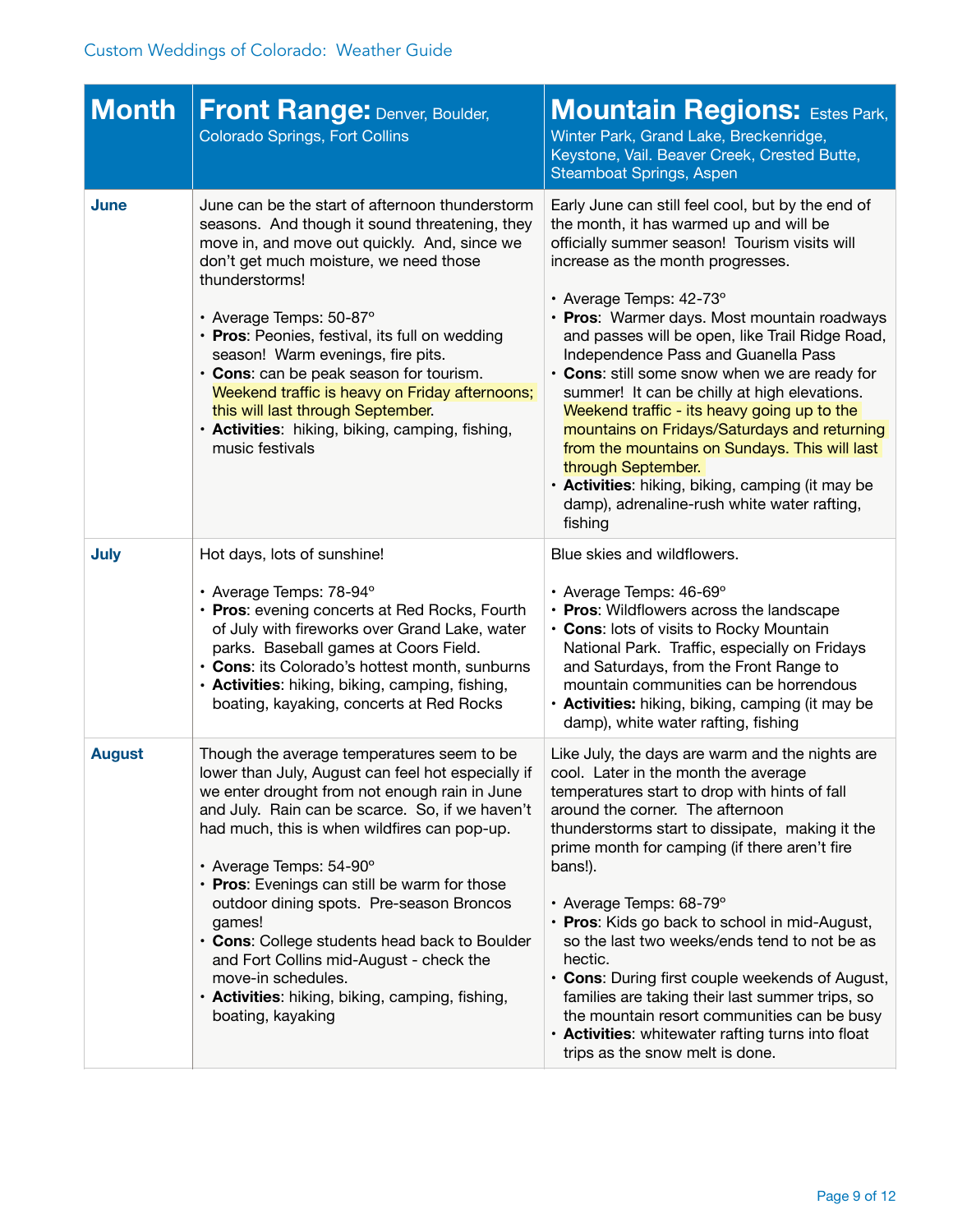| <b>Month</b>     | <b>Front Range: Denver, Boulder,</b><br><b>Colorado Springs, Fort Collins</b>                                                                                                                                                                                                                                                                                                                                                      | <b>Mountain Regions: Estes Park,</b><br>Winter Park, Grand Lake, Breckenridge,<br>Keystone, Vail. Beaver Creek, Crested Butte,<br>Steamboat Springs, Aspen                                                                                                                                                                                                                                                                   |
|------------------|------------------------------------------------------------------------------------------------------------------------------------------------------------------------------------------------------------------------------------------------------------------------------------------------------------------------------------------------------------------------------------------------------------------------------------|------------------------------------------------------------------------------------------------------------------------------------------------------------------------------------------------------------------------------------------------------------------------------------------------------------------------------------------------------------------------------------------------------------------------------|
| <b>September</b> | The temperatures drop from the heat of the<br>summer and its unlikely to have an afternoon<br>thunderstorm. On rare years, we'll have the first<br>snowfall, even along the Front Range. But, it<br>doesn't stick around long and will likely be<br>melted the next day.<br>· Average Temps: 45-80°<br>• Pros: Taste of Colorado festival<br>• Cons: Labor Day weekend traffic!<br>• Activities: hiking, biking, camping, fishing, | Gold in the mountains - that is, the gold glowing<br>from yellow aspens. If there is precipitation, it<br>will turn the mountain peaks white. You'll be<br>comfortable in your jeans, t-shirt and flip-flops<br>during the day, bring out the fleece and slippers<br>at night.<br>• Average Temps: 37-61°<br>• Pros: Yellow aspens!<br>• Cons: Labor Day weekend traffic!<br>• Activities: hiking, biking, camping, fishing. |
|                  | boating, kayaking<br>September 2020 near Georgetown, Colorado   Photo by Kathryn Kim Photography ©                                                                                                                                                                                                                                                                                                                                 |                                                                                                                                                                                                                                                                                                                                                                                                                              |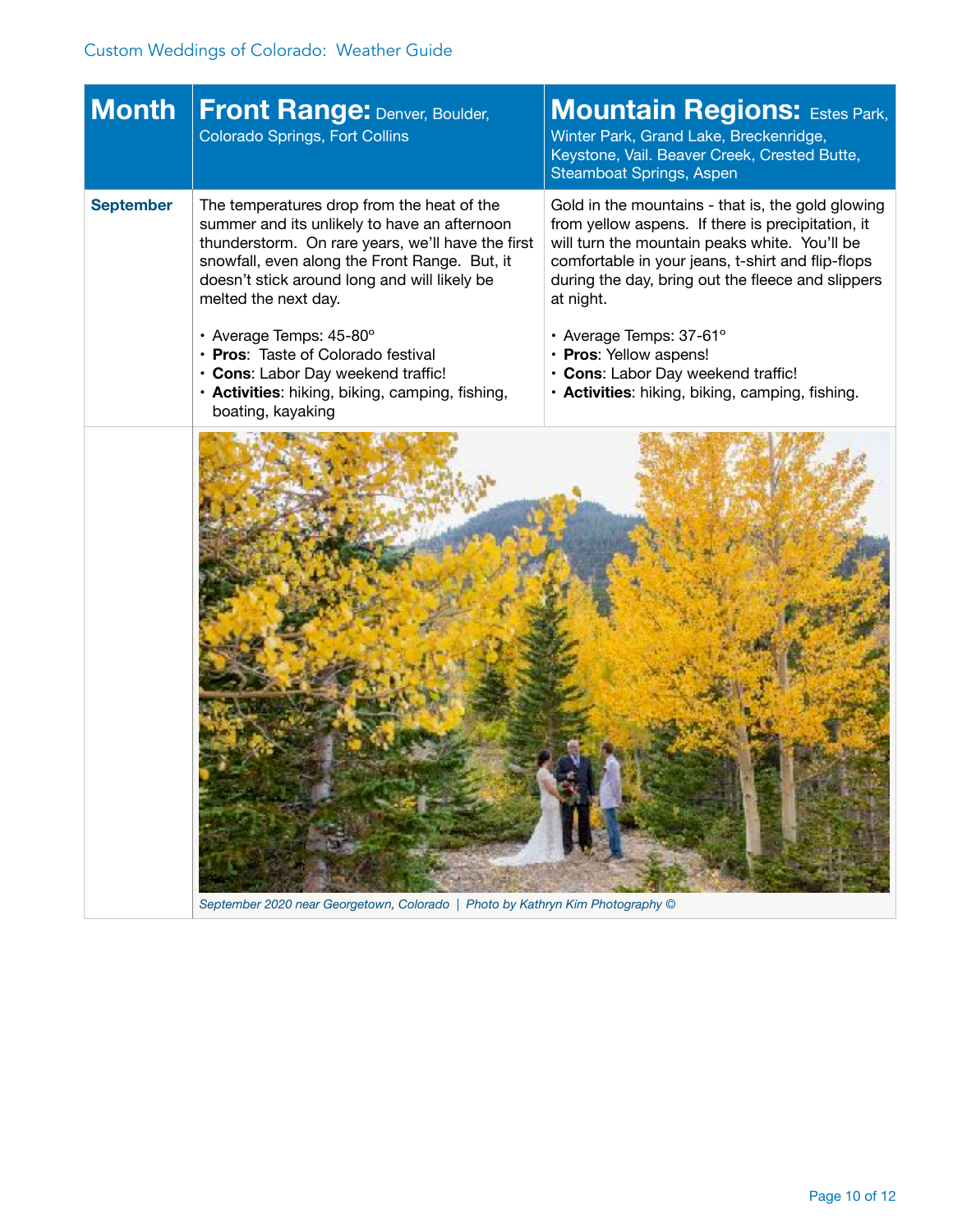| <b>Month</b>    | <b>Front Range: Denver, Boulder,</b><br><b>Colorado Springs, Fort Collins</b>                                                                                                                                                                                                                                                                                                                                                                                                                                                                                                                                                                                                     | <b>Mountain Regions: Estes Park,</b><br>Winter Park, Grand Lake, Breckenridge,<br>Keystone, Vail. Beaver Creek, Crested Butte,<br>Steamboat Springs, Aspen                                                                                                                                                                                                                                                                                                                                                                                                                                                                                                                                                                                                                                             |
|-----------------|-----------------------------------------------------------------------------------------------------------------------------------------------------------------------------------------------------------------------------------------------------------------------------------------------------------------------------------------------------------------------------------------------------------------------------------------------------------------------------------------------------------------------------------------------------------------------------------------------------------------------------------------------------------------------------------|--------------------------------------------------------------------------------------------------------------------------------------------------------------------------------------------------------------------------------------------------------------------------------------------------------------------------------------------------------------------------------------------------------------------------------------------------------------------------------------------------------------------------------------------------------------------------------------------------------------------------------------------------------------------------------------------------------------------------------------------------------------------------------------------------------|
| <b>October</b>  | The days can be a lot like September - warm<br>during the day and cool at night. Be sure to<br>have a warm fleece with you at all times<br>because the temperatures can change quickly.<br>• Average Temps: 34-65°<br>• Pros: tourism tapers off which means lodging<br>rates are better than popular summer months<br>• Cons: expect some snow at some point<br>during the month (likely toward the end).<br>Farmers markets will either start to close or be<br>closed.<br>• Activities: Broncos games, shopping,<br>museums, Denver Botanic Gardens, hiking/<br>biking trails are still accessible (likely through<br>the month)                                               | At the beginning of the month, we hold on to<br>remnants of September. During the first week,<br>there is usually still a few golden leaves on the<br>aspen trees. A week later, they'll likely be gone.<br>By the end of the month, we'll experience a<br>couple of major snow falls that will contribute to<br>building a base. The ski resorts will start<br>"blowing snow" (making fake snow) so that they<br>can either open by the end of the month, or at<br>the beginning of November.<br>• Average Temps: 27-48   Average snow fall is<br>10"<br>• Pros: Off-season with great rates. Elk bugling<br>(elk rut) in Rocky Mountain National Park.<br>• Cons: a transition unpredictable month<br>• Activities: hiking, biking, fishing, hunting, and<br>possibly even hitting a ski run or two. |
| <b>November</b> | The daylight hours start to shorten, which drops<br>temperatures. Though the Front Range doesn't<br>see the snowfall like the mountain regions, it can<br>still feel like winter is approaching. And,<br>because of that, we can still enjoy activities like<br>hiking and biking - just with some more clothes.<br>The landscape will look a little brown, unless we<br>have some snowfall which is sure to happen at<br>some point during the month.<br>• Average Temps: 23-55°   Average snow fall is<br>5"<br>• Pros: holiday lighting ceremonies<br>• Cons: outdoor dining will be chilly (if its even<br>open!)<br>· Activities: brewery tours, hiking with micro<br>spikes | November starts to look a lot like winter in the<br>mountain elevations. Though the snowfall may<br>not be deep at this point, there will be dustings<br>at lower elevations and the peaks will be white.<br>More exposed trails and paths will still have<br>gravel peaking through the white, but if there is<br>a snow event, you'll need your snow boots. And<br>no - cowboy boots with their slick soles won't<br>provide you any warmth or grip. Make sure they<br>are lined boots with grippy rubber soles.<br>• Average Temps: $23-55^\circ$   Average snow fall is<br>20"<br>• Pros: off season rates with some downhill<br>skiing available<br>• Cons: not all runs will be open at the downhill<br>ski resorts                                                                              |
|                 | November 2019 near Keystone, Colorado   Photo by<br>Rebecca Marie Photography ©                                                                                                                                                                                                                                                                                                                                                                                                                                                                                                                                                                                                   | November 2018 in Summit County, Colorado   Photo by<br>Andrea Flanagan Photography ©                                                                                                                                                                                                                                                                                                                                                                                                                                                                                                                                                                                                                                                                                                                   |